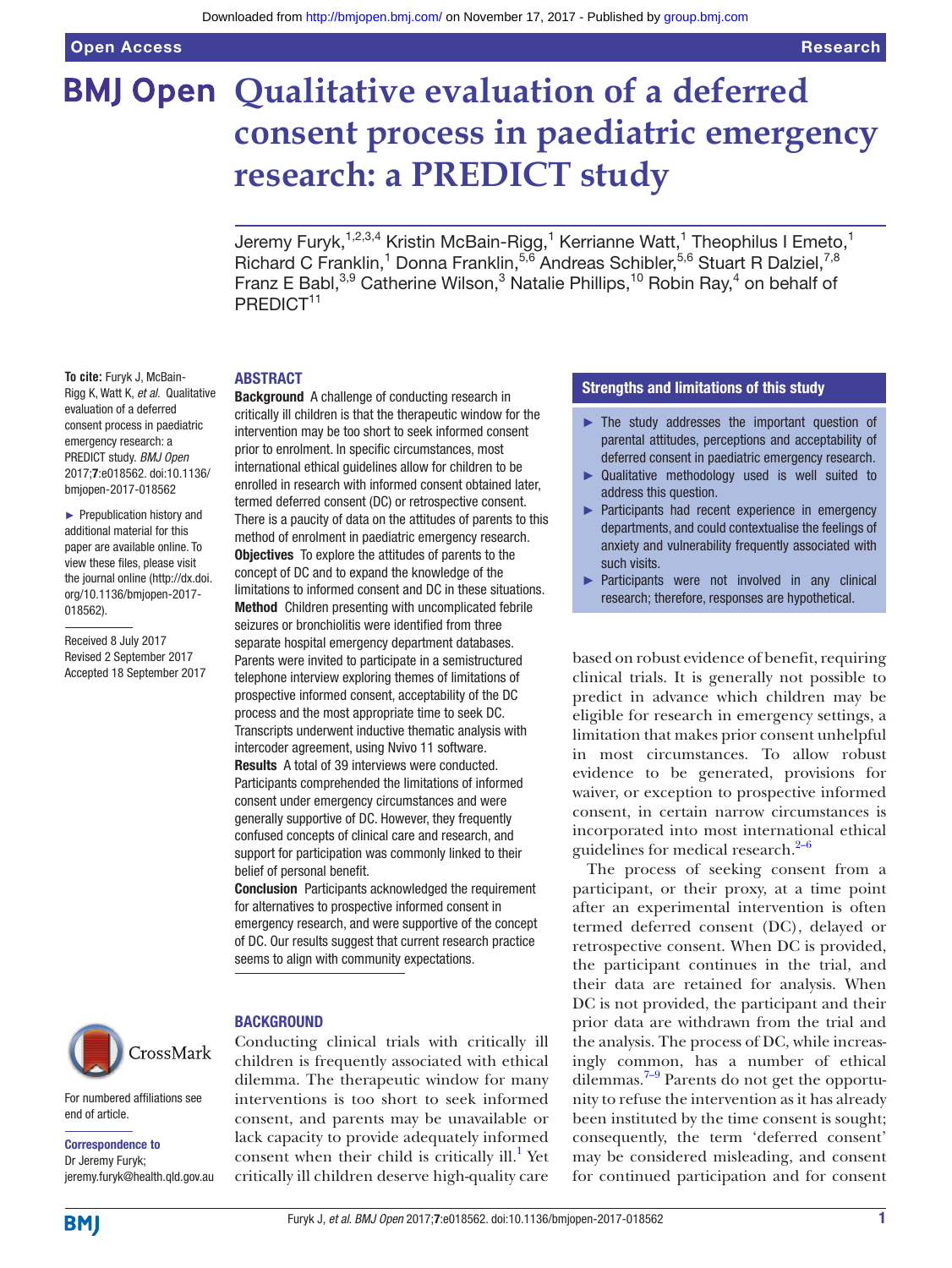to use data might be preferable. Opponents argue that such a process violates the autonomy of patients or parents; however, equally important is the argument that vulnerable populations should not be denied justice and the opportunity to participate in research.

While there is some limited data describing the attitudes, perceptions and the acceptability of DC and other alternatives to prospective informed consent in parents of critically unwell children internationally,  $6710$  there are no data available in the Australian context. The objective of this study was to explore and describe the experiences and attitudes of parents of children attending emergency departments (EDs) for acute conditions in relation to participation in research, when prospective informed consent is not possible. This knowledge is vital to help inform the design of future trials that maintain the trust of the community and ensure research adheres to community expectations.

### **METHODS**

We used a modified grounded theory methodology to describe and explore the phenomenon of parental attitudes to DC in parents of children presenting to EDs for emergency care.<sup>11-13</sup> The study was reported according to the consolidated criteria for reporting qualitative research statement on qualitative research.<sup>1</sup>

### Conceptual perspective

This study was conceived and developed from the experiences of paediatric emergency physicians. Time-critical and stressful situations impede obtaining meaningful prospective informed consent in both clinical and research contexts. Within medicine, there exists a paradoxical acceptance of using unproven interventions outside of a research protocol without recriminations and prohibitive scrutiny, and of using either proven or unproven interventions without prospective informed consent in true emergency life-threatening situations. If the same interventions are provided as part of research, there is increased regulatory oversight whether collecting deidentified data within negligible risk, observational research or collecting data as part of a randomised controlled trial, the gold standard of robust evidence. Underlying this paradox is the strong belief that emergency research is vital, that interventions used in EDs should be evidence based and that researchers need to engage the general public to ensure that research practices are within acceptable community standards.

### **Setting**

Data were collected in three Australian EDs: two tertiary urban paediatric facilities and one regional referral, mixed adult and paediatric centre. All are members of the Paediatric Research in Emergency Departments International Collaborative (PREDICT). At the time of the study, there were two PREDICT clinical trials in progress: The Convulsive Status Epilepticus Paediatric

Trial (ConSEPT), an evaluation of levetiracetam versus phenytoin for the second-line management of convulsive status epilepticus $15$ ; and the high-flow nasal cannula treatment for viral bronchiolitis, a Randomised Controlled Trial—Paediatric Acute Respiratory Intervention Studies (PARIS) trial, which compared nasal high-flow therapy versus standard oxygen therapy in the management of bronchiolitis in infants and the need for escalation including higher level of care or intensive care.<sup>16</sup> The majority of participants in these studies are previously healthy children, with little or no contact with emergency medical services. In both circumstances, researchers and ethics committees determined that obtaining prospective informed consent would not be possible and a DC process was approved.

### **Participants**

Using purposive sampling parents of children presenting with simple febrile seizures (non-status epilepticus) and uncomplicated bronchiolitis (not requiring admission) was identified from participating ED databases. Children in this study were not eligible for the two clinical trials described, although presented with milder forms of the same acute presentations. This was to replicate the contexts of the two studies, so that parents could contextualise the proposed research in light of their experiences.

### Consent

Participants were contacted via mail up to 3 months following presentation to hospital to explain the study, with participant information and consent forms, allowing them to 'opt out' of the study (via return mail or email). Participants who opted out were not contacted further. Those who did not opt-out were contacted via telephone and again given the opportunity to decline participation. Those who consented nominated a suitable time for telephone interviewing. At interview, verbal consent was obtained and digitally recorded.

### Data collection methods

Semistructured interviews were guided by a schedule of topics generated from literature and input from ConSEPT and PARIS Bronchiolitis High Flow investigators (online [supplementary appendix 1\)](https://dx.doi.org/10.1136/bmjopen-2017-018562). Open-ended questions encouraged participants to explore other topics and concepts. General topics included various approaches to consent in emergency medicine research, parental understanding of these research processes and decision-making, trial design and acceptability of DC as well as issues of DC in the event of poor outcome or child death. We used an iterative process, where the schedule was refined during the process of data collection and analysis.

Digitally recorded telephone interviews were conducted from March to December 2016 by a trained researcher (KM). Data collection and recruitment continued until no new themes or information was forthcoming from the data indicating that saturation had been achieved.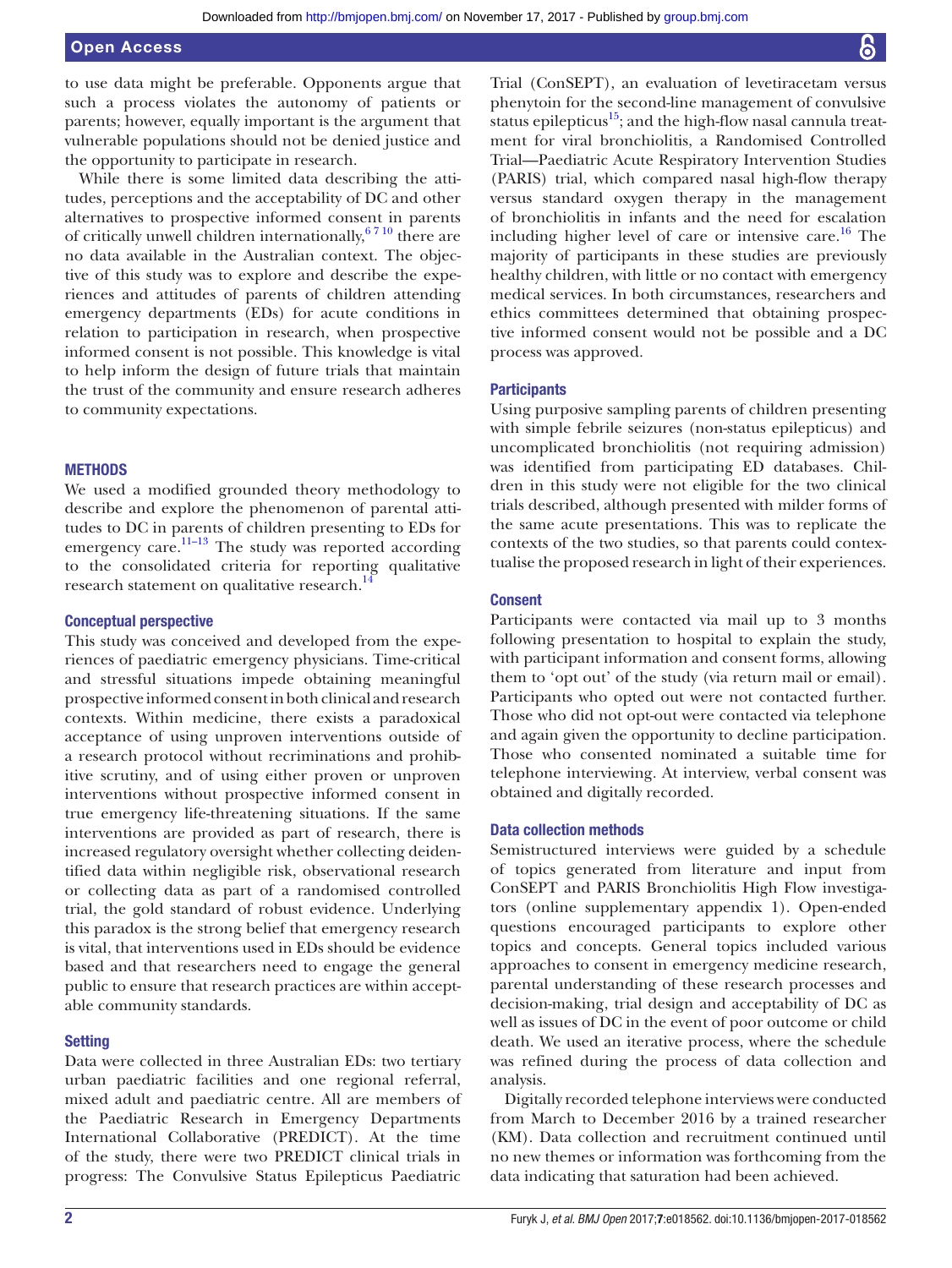# Data analysis

Inductive thematic data analysis followed a modified grounded theory approach, conducted iteratively throughout the study in conjunction with ongoing data collection. Interview recordings were deidentified and transcribed verbatim, and transcripts and audio imported into data management software. All analysis was supported using the qualitative software programme NVivo for Mac (QSR International Pty Ltd V.11, 2016). An initial open-coding structure was developed and was continually refined and clarified as data collection and analysis continued alongside refinements of the interview schedule. Through axial coding, emerging themes were produced through repeated reading and constant comparison between transcripts. Memo writing clarified ideas about the data and concepts regarding parental attitudes as patterns were identified.<sup>17</sup> This was done contemporaneously with interviews to allow refinement and test any new topics raised by participants that were of relevance to the study. At the completion of all interviews, the text was re-examined using the identified themes and coded accordingly. Audio data were examined with attention to intonation and to gain clarity of issues. A process of intercoder agreement was used to ensure the trustworthiness of the thematic analysis process, and the data further triangulated through discussion of themes in reference to literature on the topic.

### **RESULTS**

Thirty-nine interviews were conducted over 9months. Demographic details are presented in [table](#page-2-0) 1. Participants were predominantly female (85%), identified only as 'Australian' with no religion or Christianity, were well educated and with half (54%) having a household income in excess of \$A100 000.

Without exception, participants were supportive of medical research and research in emergency medicine. Themes arising from the data with regards to DC were positive and negative attitudes to DC; with reasoning behind attitudes categorised as patient/parental factors, trial design and research factors, process factors and specific issues.

### Attitude to DC process

There was general, but not universal, support for research in emergency settings with DC. Demographic details did not seem to influence positive or negative attitude towards DC, neither did the condition at presentation (bronchiolitis or febrile seizure). Participants discussed several barriers to obtaining meaningful prospective informed consent such as the time-critical element of emergency research, the highly emotive environment contributing to impaired decision-making capacity:

*I think in an emergency situation, you know, whatever has to happen has to happen*

<span id="page-2-0"></span>

| Table 1 Participant demographics details |                |
|------------------------------------------|----------------|
|                                          | n (%)          |
| Hospital                                 |                |
| <b>TTH</b>                               | 20(51)         |
| <b>RCH</b>                               | 10 (26)        |
| <b>LCCH</b>                              | 9(23)          |
|                                          | Total 39 (100) |
| Presentation                             |                |
| <b>Bronchiolitis</b>                     | 22 (66)        |
| Febrile seizure                          | 17 (44)        |
| Age (years)                              |                |
| $18 - 34$                                | 18 (46)        |
| $35 - 44$                                | 17 (44)        |
| $45+$                                    | 4(10)          |
| <b>Sex</b>                               |                |
| Female                                   | 33 (85)        |
| Ethnicity                                |                |
| Australian                               | 24 (61)        |
| <b>ATSI</b>                              | 1(3)           |
| Asian                                    | 4(10)          |
| Other                                    | 8(21)          |
| Not specified                            | 2(5)           |
| Religion                                 |                |
| None                                     | 18 (46)        |
| Christian                                | 13 (33)        |
| <b>Buddhism</b>                          | 1(3)           |
| <b>Islam</b>                             | 1(3)           |
| Jehovah's witness                        | 1(3)           |
| Other/not identified                     | 5(13)          |
| Education                                |                |
| Did not complete year 12                 | 4(10)          |
| Completed year 12 only                   | 5(13)          |
| Postschool/non-university                | 11 (28)        |
| Undergraduate university                 | 15 (38)        |
| Postgraduate university                  | 4(10)          |
| Annual household income                  |                |
| Less than \$A50K                         | 6(15)          |
| \$A50-\$A100K                            | 8(21)          |
| More than \$A100K                        | 21(54)         |
| Unsure                                   | 4(10)          |

ATSI aboriginal and/or Torres Straight Islander, \$ are Australian Dollars (AUD).TTH, The Townsville Hospital; GCUH, Gold Coast University Hospital; LCCH, Lady Cilento Children's Hospital; RCH, Royal Children's Hospital.

*I wouldn't want doctors to delay what they needed to do, if it would possibly affect my kid even more by coming out and making sure what I had to know, you know read all this and read all that, sign all this and sign all that, I just want them to do what they need to do*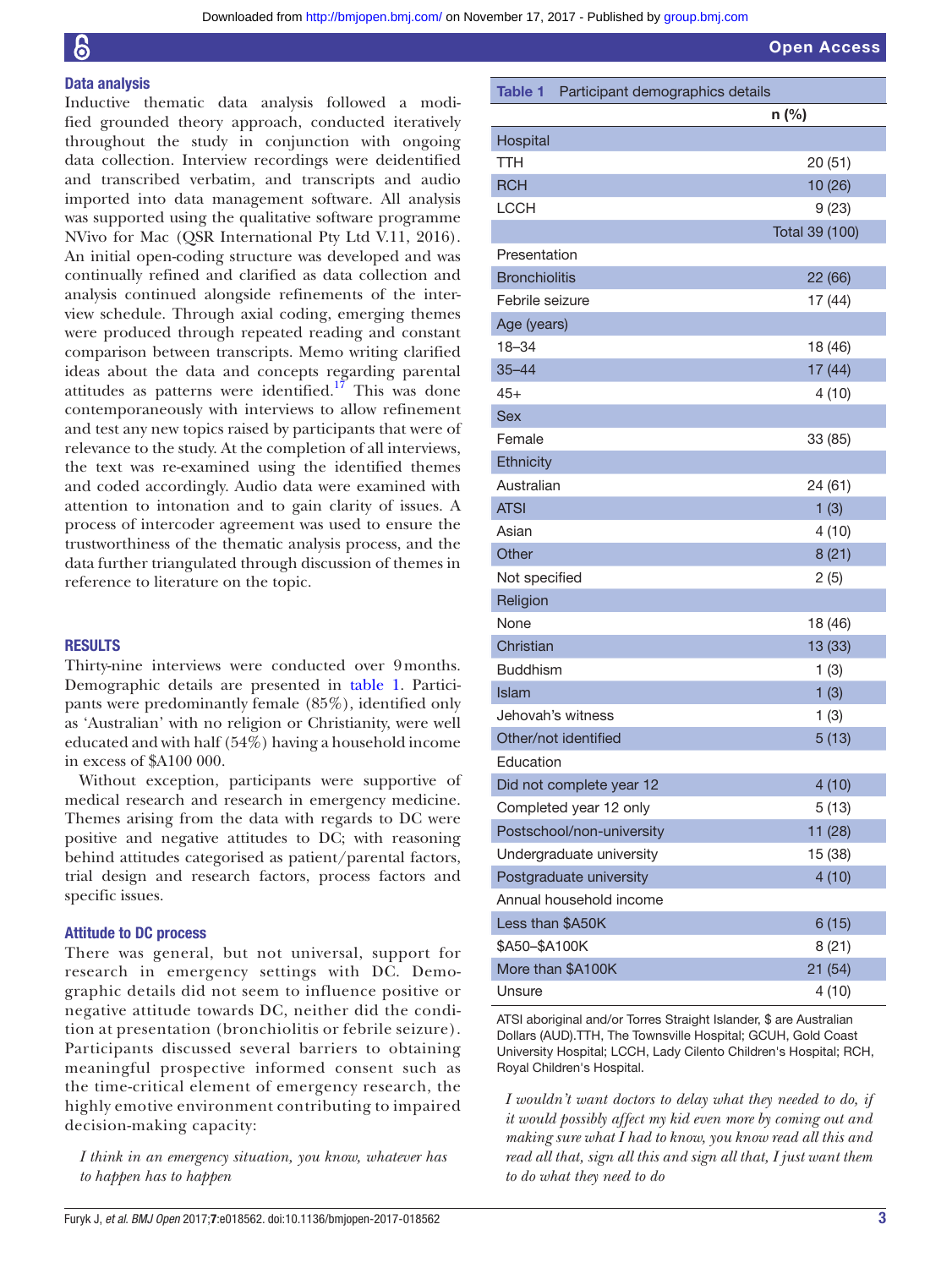### Open Access

Very few participants demonstrated clear negative attitude towards the concept of DC, stating 'control had been taken away'.

## *I don't think asking for consent later would be appropriate Consent should always be asked before anything, not after anything*

Some participants qualified comments suggesting that being 'updated' or 'kept in the loop' was important and influenced support for the concept of DC. Some could see both sides without making a definitive response either way, and indicated a preference for prior consent if at all possible.

*So I can understand that sometimes it would be better in emergency just to do what needs to be done even if, especially if it was better for the child, but at the same time I… if time permits I would rather be asked or be informed in advance*

### Patient/parental factors

### Emotional state

The majority of parents did not feel that meaningful informed consent was possible in circumstances such as attending the ED with their unwell child. The major barrier identified was their emotional state at this time, variously described as 'anxious', 'freaking out' or 'a state of shock'. Parents indicated they would not have been in the 'right frame of mind' to consider research decisions, with their focus on ensuring the child was being looked after.

*when you are in an emergency situation… you're not really taking in everything they're saying anyway*

*I think when you are in that situation where you are so stressed, it would be extremely difficult for you to read any document or to have someone explain anything to you and for you to actually be able to go through it the way you would when you are not stressed*

Those parents who felt able to make meaningful decisions at the time of ED presentation had children who tended to be improving or stable in ED. The emotional burden and ability to process information was perceived as a very personal experience; some participants suggested that their partners would have different opinions and responded differently in the same situation. One participant suggested previous work experiences were a factor contributing to decision-making ability under stressful circumstances.

*my partner may not [be capable of decision making], she might be so emotionally affected that, she'd waste time trying to understand*

*mothers they just stress a little bit more. I think I would have been fine in that situation*

*in that scenario, I probably would have [been able to make an informed decision about research participation]… only cause I, like I said I am probably used to handling stressful* 

### **Preconceptions**

Regardless of the difficulty in interpreting information at certain times, if approached to participate in research under those circumstances, some implied they would be likely to respond in a predetermined way, irrespective of specific details.

*I think I am always willing to help with research and I probably would have said yes straight away*

*I was pretty upset at the time already, and then if you think about a study you would be like, no, no, no just try the normal thing*

### Trust in medical teams

Generally positive attitudes to research with DC were accompanied by the theme of trust in medical teams. Parents generally expressed confidence that treating clinicians had the required expertise to make the best decisions for their child and had the best interest of the child in mind.

*you guys are the professionals and if it is endorsed by the Hospital then I would be happy, honestly, like I'm not a doctor and I will never try to override what a doctor is saying and wants to do in doing their job*

*I wouldn't bat an eyelid if we had gone in there and you [the doctor] said look this is what we are doing*

### Research understanding and perceived personal benefit

Some comments suggested participants' demonstrated only a limited understanding of the research process, and often had the perception of personal benefit from research participation. Support for research with DC was occasionally conditional on such benefit.

*It would have been [acceptability of research with DC] as long as it was in the best interest of my child and was going to get him better*

*If it was going to save his life, then yes [would be acceptable]*

### Trial design and research factors

### Clinical severity and emergency situations

The *'*critical' or 'life-threatening' nature of the condition, as well as the time-critical nature of the proposed intervention influenced attitude to research with DC. Most often, participants indicated a greater acceptability of a DC process in these circumstances.

*I think if their child was critically ill and there was… no time for a parent to process all that information, then I think that a parent will understand*

*if it was life threatening I would say please do whatever you have to do, but if it is not necessarily life threatening and then there's going to be unknown consequences…I would like to be able to make that choice myself*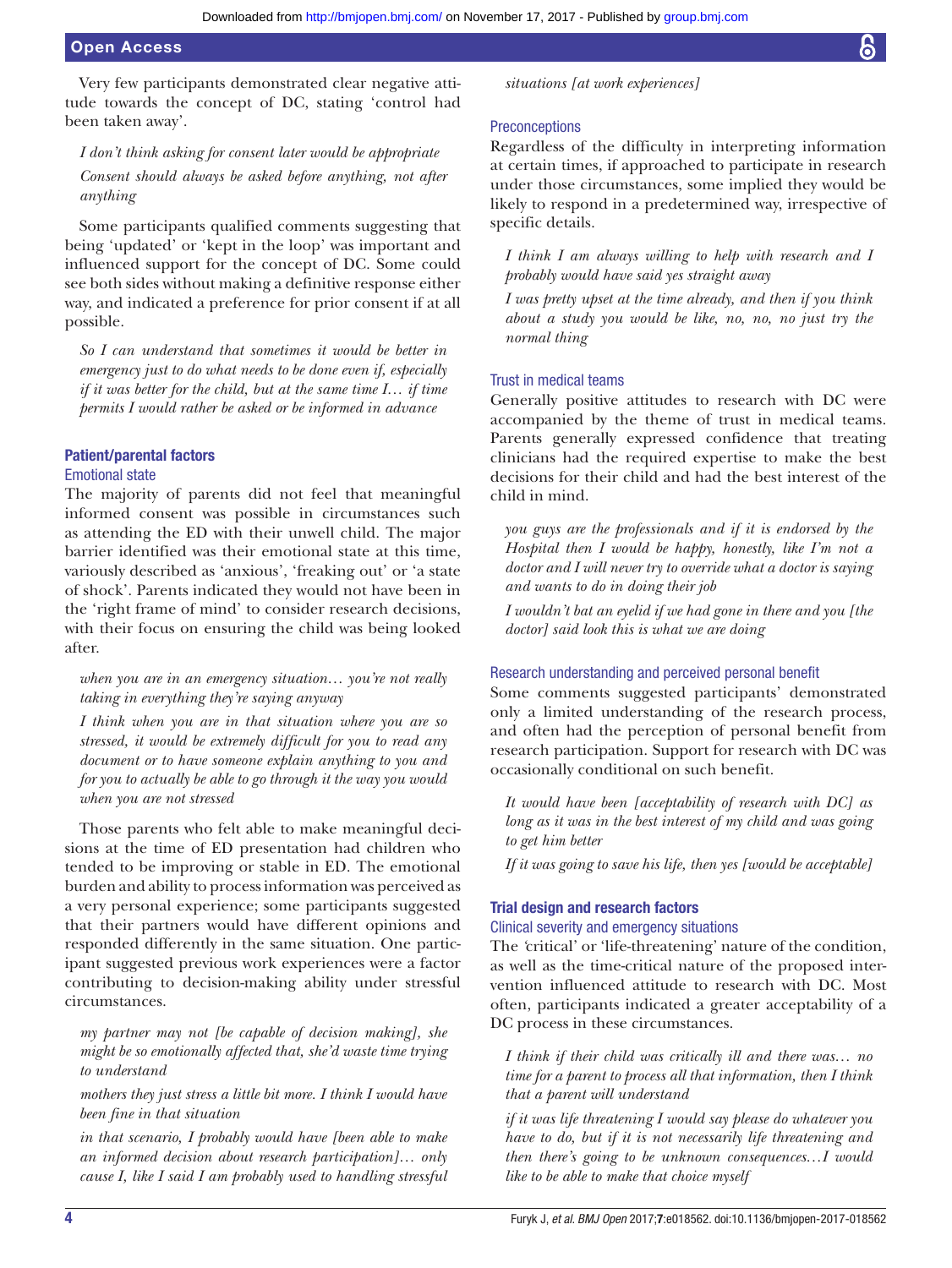### Potential harm

The potential 'risk' or 'unknown consequences' associated with research was another factor that concerned parents. Whether the intervention was commonly used or equivalent to 'standard care' was important to some.

*I would suppose in that case it would be [acceptable], as long as the proposed method is going to be just as safe as the regular way*

*you don't want to ever feel like you're putting your child at risk.*

### **Complexity**

The complexity of the proposed intervention also influenced the acceptability of the DC process. For example, when the intervention was considered to be uncomplicated, informed consent might be possible in some form.

*if the research was reasonably straightforward, I think it's okay, I think you could still be stressed and you know sort of consent*

### Process factors

### Ethics committee approval

Participants were mostly comfortable with the hospital ethics/institutional review board review procedure, and considered that these processes protected individuals' rights and well-being when participating in research. A minority acknowledged the limitations of the process.

*you guys are the professionals and if it is endorsed by the Hospital then I would be happy*

*an ethics committee is neutral and they know the guidelines to go by and what lines not to cross and all that sort of thing, so yeah, and that to me is fine*

*I mean committees aren't perfectly made up of people and everybody, people have their faults, their flaws and agendas*

### Community consultation

The concept of community consultation was less well supported. Some responses indicated that the process may not add value, and that the 'community' chosen may not necessarily represent their personal opinions, beliefs and values.

*as long as they are asking the right focus groups…,'cause different people have an opinion who shouldn't have an opinion'*

*but everyone doesn't have the same opinion as me*

### Legal issues and paperwork

Informed consent was often considered synonymous with the act of completing paperwork rather than the exchange of information. Experiences of consent processes in other circumstances, such as for routine or emergency clinical care, contributed to this notion. Some viewed the process solely as a legal issue required to 'protect both parties'.

*on the night you might have signed the consent which may not mean anything because you know you are all over the*  *place already and you just sign any paperwork that they put in front of you*

j*ust scribble a signature on a piece of paper if you really need to*

### The DC procedure

The most appropriate time to approach parents for consent was considered to be 'as soon as possible' but to wait until the situation had 'calmed down' or 'stabilised', for both child and parent. Parents valued being kept informed or 'in the loop' about decisions being made both in research and in clinical care. The benefit of having a dedicated support person available during the process was also mentioned.

*In the situation where I was in, probably no, [I wouldn't have consented to participate in research] [be]cause I was there by myself, if there was somebody else, probably yes.*

*the ideal situation [is] usually [to] have several doctors that are able to, one is able to start on what's going on… another doctor is able to come and explain what is happening* 

*I think that [being enrolled in research without prior consent] would make me feel pretty uncomfortable if I wasn't being told what was going on*

### Specific issues

### Child death

There was considerable variation in responses regarding whether consent should be sought, or data included without consent (waiver of consent), when children died during a research study prior to obtaining consent from families. Some participants felt strongly that consent should be sought, citing respect for the family's right to know details of the circumstances. However, other participants expressed concern that informing the family would not benefit them, and may potentially cause stress and anxiety.

### *Definitely have to ask*

*there might be unfortunate outcomes but you have still got to go and seek consent*

The complexity of the issue was highlighted by contrasting views advocating inclusion of data without seeking consent.

*I mean if you are just looking at pure statistic numbers, and nothing more… I think just use the data*

*you're not putting through parents anything on top of what they have already been through*

*I would say I wouldn't even bother telling them, honestly*

Some parents brought up the issue of potential bias in such cases. The issue of confidentiality was more important when discussing child death than in other circumstances.

*But if the parents said no it wasn't included well then that stuffs up things doesn't it?*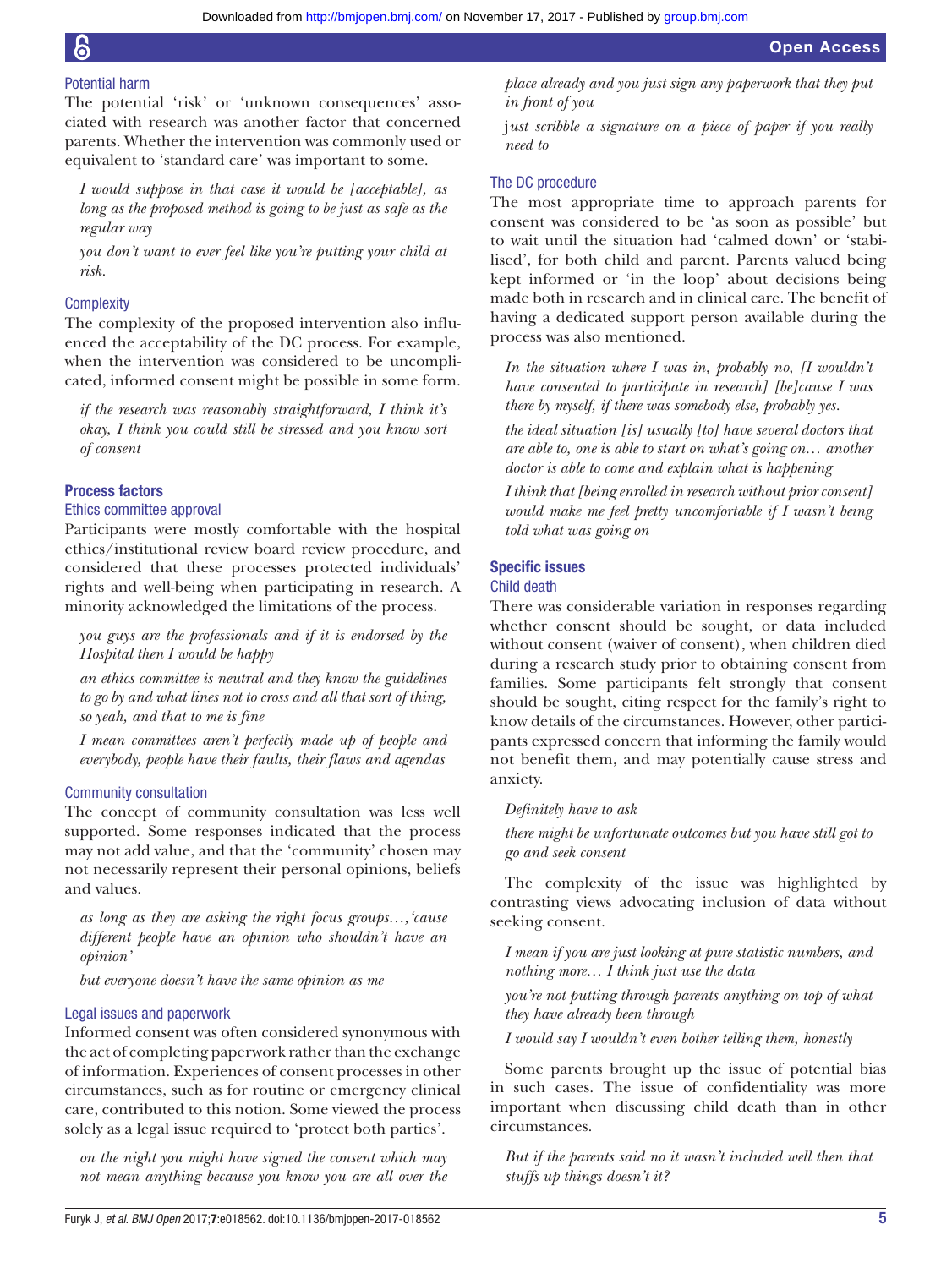*if you didn't count the children that passed, the treatment, it wouldn't be too statistical*

### *If, if someone dies, and that's not used in the study, that's precious information lost.*

One reason given for seeking consent was demonstration of the concept of beneficence. Participants felt that knowledge and skill gained when participating in research may result in contribution to the 'greater good' or something positive coming from the tragic situation, might be of comfort to grieving families.

### *I would want to know that the data from what would have happened with my child might help another child*

Variability in responses extended to the best time to seek DC in such situations. While most agreed that this should be performed after a suitable period of grief was allowed, this varied from 'a few hours', to 'weeks', 'months' or 'case by case'. Most felt that contact should occur within weeks of the child's passing, and that it should be in a face-to-face context.

*Don't send a letter, it's got to be face to face, It's got to be personal'*

### **DISCUSSION**

Our study of parents of infants and children attending EDs with bronchiolitis or febrile seizures found a generally positive attitude to DC in emergency research involving time-critical and life-threatening situations. Our results are broadly consistent with the international qualitative and quantitative research in the field. $671018-25$ Surveys in various populations including scenarios of adult trials found the majority of respondents would be willing to participate in research without informed consent,  $18-20.2223.25$  which seems to be consistent in paediatric studies.  $67102124$ 

Participants in our study acknowledged barriers to obtaining valid or meaningful informed consent in emergent circumstances due to their emotional state and limited time available. This is situational incapacity and is congruent with previous studies.<sup>6 9 10 24</sup> A United Kingdom group examined DC in a hypothetical trial similar to one of the scenarios presented in our study. $10$ Parents described that capacity to provide informed consent in such circumstances was likely to be impaired, and they trusted practitioners to make research-related decisions.[10](#page-7-10) Parents reported DC to be more acceptable if both treatment options represented 'standard care' or were 'low risk', and less acceptable if higher risk interventions were involved. Also influencing the acceptability of DC was the 'critical nature of the illness' and the therapeutic window, or how urgently the intervention needed to be administered. It is reassuring that these comments reflect existing guidance $4\frac{26}{9}$  on research without consent, which implies that guidance is in line with community expectations.

Ideas of keeping parents informed or *'in the loop'* or of limited consent expressed as *'sort of consent'* were raised during interviews. Many participants expressed that informed consent was preferred if possible or *'if time permits'.* A staged consent process was used in a large paediatric critical care trial with mixed results.<sup>8 27</sup> The Fluid Expansion as Supportive Therapy (FEAST) trial which explored the effect of intravenous fluids boluses in critically unwell children in Africa sought the 'assent'

of parents prior to enrolment of children into the trial according to a predetermined script. $827$  This was followed by formal written informed consent to continue in the trial and use of data. Advantages are that participants are aware of the research and have the opportunity to 'opt out' or decline participation, although this decision may not be based on a balanced assessment of the risks and benefits of participation. An opportunity to decline participation may have appealed to respondents in our study who had preconceptions about clinical trial participation, and may be perceived as respecting individuals' beliefs and values. In the FEAST trial, preconceptions were thought to contribute to automatic refusing or agreeing based on previous negative or positive experiences. [9](#page-7-13) The opportunity to decline participation has also been identified as important in other studies.<sup>24</sup> While a qualitative evaluation of the FEAST trial consent process highlighted some limitations,<sup>[9](#page-7-13)</sup> it may be worth exploring further in other settings.

Some participant responses in our study suggested that research understanding might be suboptimal, particularly with regard to the perception of personal benefit. The lack of distinction between clinical care and research has been labelled 'therapeutic misconception',<sup>[28 29](#page-7-15)</sup> and is not unique to research in emergency settings. Estimates indicate that this is an issue up to 70% of the time in a variety of research settings.<sup>28</sup> The validity of consent under these circumstances is questionable. This concept was at times enmeshed with the theme of trust in medical teams to make research decisions, which seemed to contribute significantly to respondents' positive attitudes to participation in research with DC which has been previously reported.<sup>10</sup> While it is pleasing to think that the general public has confidence in the medical profession, and many respondents clearly understood the experimental nature of a clinical trial, in the setting of a research project the preposition that medical teams 'know what is best', or act in the patients 'best interests', is perhaps contrary to the concept of equipoise that justifies any ethical research. It may be that participants were expressing the related concept that they were confident that doctors would not be exposing patients to additional risk, but this is speculation and should be explored further in future studies. Parents were most comfortable with comparisons of two equally acceptable alternative interventions, without evidence of superiority and the concept of low or negligible 'incremental' risk.

In our cohort, the least consistent responses were found in discussions about DC in the event of child death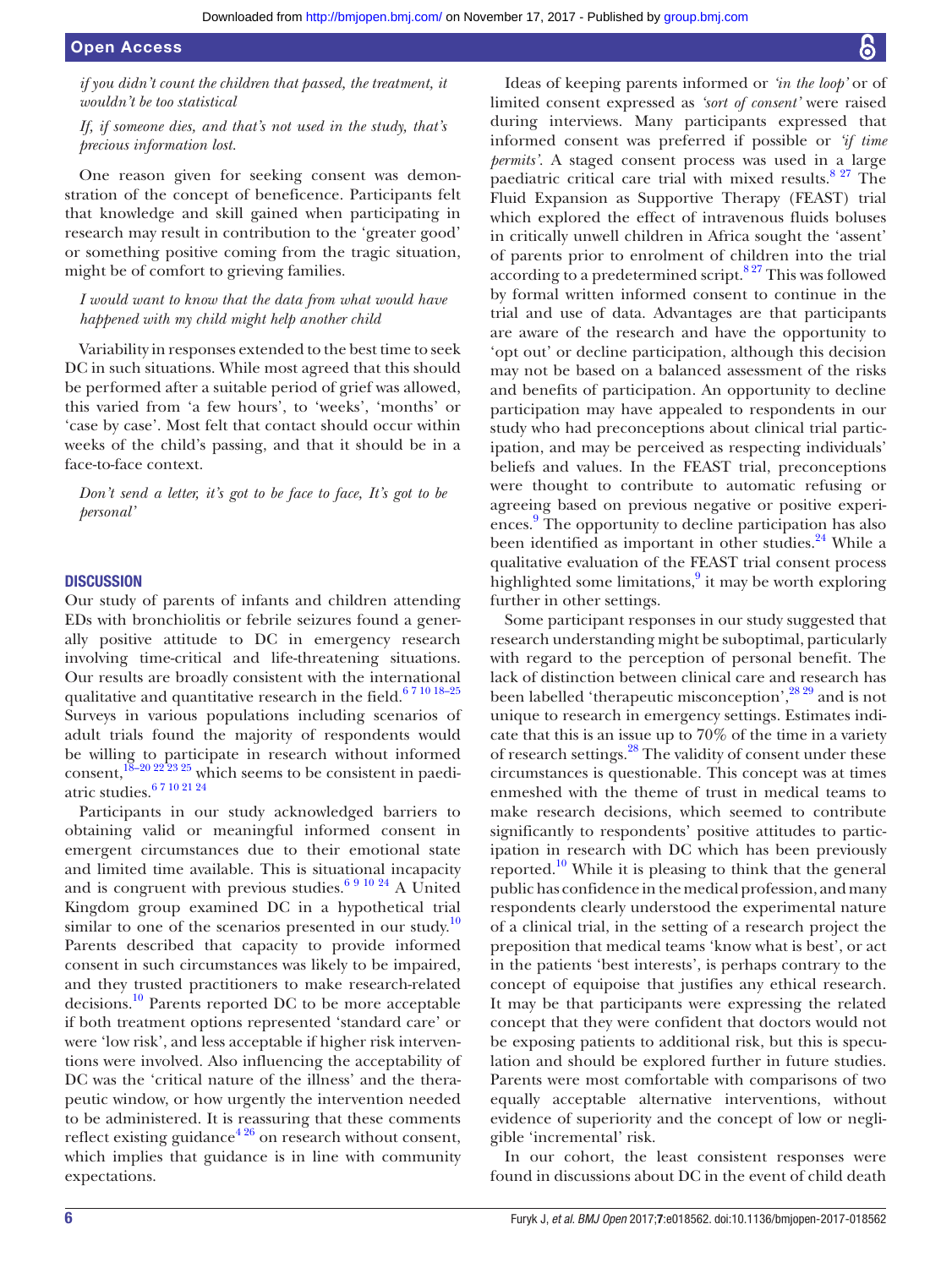during a trial. Opinions were divergent on whether data should be used automatically, or consent always sought. In a postal survey in the UK, two-thirds of bereaved families anticipated wanting to be informed of trial participation at some time.<sup>[7](#page-7-2)</sup> The deeply personal and difficult nature of this scenario may mean that generalisations are not possible. Researchers may need to consider that a 'one size fits all' approach is not appropriate, and a tailored approach taking into account patients preferences, values and beliefs is required. Implementing such an approach may require special skills.<sup>10</sup> Astute participants raised the potential for bias when data on bad outcomes was not collected. This has been shown to be a significant problem in the recent UK CATheter infections in CHildren (CATCH) trial, evaluating three different central line devices in elective surgery with prospective consent, and critically unwell acute presentations without prospective informed consent later approached for DC to use data collected. $30$  The trial had a high mortality overall; however, the likelihood of being approached for consent was different according to outcome, disproportionately excluding children who died, and only 72% of patients randomised on emergency basis had DC obtained. The authors conclude that researchers and ethics committees need to balance the additional burden of seeking consent with the potential for bias by excluding such cases. $30$  With our data suggesting divided opinion, this is an important issue for ethics committees, with the consideration of using a waiver of informed consent for primary outcome data.

Community consultation and public disclosure is a requirement in the United States for research without consent. The process has been criticised as vague and poorly defined, with identification of an appropriate 'community' to seek views for research in emergency settings being problematic.<sup>18 31</sup> This process was not viewed favourably by participants in our study, with parents aware that individuals participating in community consultation might not reflect their views.

Our study had a number of limitations. The population sampled was parents of infants and children attending the ED with bronchiolitis and febrile convulsions. This population was chosen to contextualise two concurrent randomised trials using DC in critically ill children. Due to resource and logistical issues, interviews were conducted up to 3months after the presentation, which may have lead to some recall bias. Some of the included parents reported not being distressed or anxious when their children presented to the ED, and consequently they may not have been able to provide insights reflecting a true emergency situation when children present with more severe disease. However, the vast majority of participants reported distress when presenting to the ED and were mindful of the emotional impact of this situation. Second, our study was conducted in an Australian population, and may not be representative of other settings. The study population was relatively wealthy and well educated; therefore, caution is advised in transferring results to

other settings. However, we purposively sought to include parents from two state capital cities and a metropolitan centre, testing the relevance of findings in different settings. Third, fewer fathers (than mothers) participated limiting this important perspective. However, this is reflective of ED presentations of children in general and the population from whom consent is likely to be obtained. Finally, parents in our study did not have direct experience of this consent process or clinical trials; therefore, their responses, although informed by recent experiences, may not reflect actual responses if exposed to this process.

In conclusion, we found parents attending EDs with their children to be broadly supportive of DC in paediatric emergency research, and aware of the limitations of prospective informed consent in emergency situations. Concerns of parents are broadly reflective of existing guidance on research in these circumstances, suggesting that current research practice seems to align with community expectations. DC in cases of child death was a difficult and contentious issue, which needs careful consideration by researchers and ethics committees when planning future clinical trials.

### Author affiliations

<sup>1</sup>College of Public Health, Medical and Veterinary Sciences, James Cook University, Townsville, Queensland, Australia

<sup>2</sup> Emergency Department, The Townsville Hospital, Townsville, Queensland, Australia 3 Murdoch Childrens Research Institute, Melbourne, Victoria, Australia

4 College of Medicine and Dentistry, James Cook University, Townsville, Queensland, Australia

<sup>5</sup>Paediatric Critical Care Research Group, Lady Cilento Children's Hospital, Brisbane, Queensland, Australia

<sup>6</sup>Mater Research Institute - The University of Queensland, Brisbane, Australia <sup>7</sup> Starship Children's Hospital, Auckland, New Zealand

<sup>8</sup>The University of Auckland, Auckland, New Zealand

<sup>9</sup> Emergency Department, Royal Childrens Hospital, Parkville, Victoria, Australia <sup>10</sup>Emergency Department, Lady Cilento Children's Hospital, Brisbane, Queensland, Australia

<sup>11</sup> Paediatric Research in Emergency Departments International Collaborative

Contributors JF, KMR and RAR contributed to the conception and development of the study, project management, reporting and publication. JF obtained funding. JF, KM-R, DF, AS, CW, FEB and SRD developed the interview schedule. KM-R, CW, FEB, NP, DF and AS participated in participant recruitment and data collection. KM-R performed all interviews. JF, KM-R and RAR developed and refined the coding framework, and performed the data analysis. JF prepared the first draft of the manuscript, and all authors contributed to revisions and had full access to data. JF takes responsibility for the paper as a whole.

Funding The study was part supported by a grant by the Townsville Hospital, Study, Education and Research Trust Account. Th PI (JF) is supported by a research scholarship from The Emergency Medicine Foundation EMRS-51R25-2016.

### Competing interests None declared.

Ethics approval The study was approved by the Townville Hospital and Health Service, Human Research Ethics Committee (HREC/15/QTHS/206), the Royal Children's Hospital Human Research Ethics Committee (HREC: 35279A), James Cook University Human Research Ethics Committee (HREC: H6468) and Children's Health Queensland Human Research Ethics Committee (HREC/16/QRCH/137).

Provenance and peer review Not commissioned; externally peer reviewed.

Data sharing statement Deidentified data can be made available on request by corresponding author.

Open Access This is an Open Access article distributed in accordance with the Creative Commons Attribution Non Commercial (CC BY-NC 4.0) license, which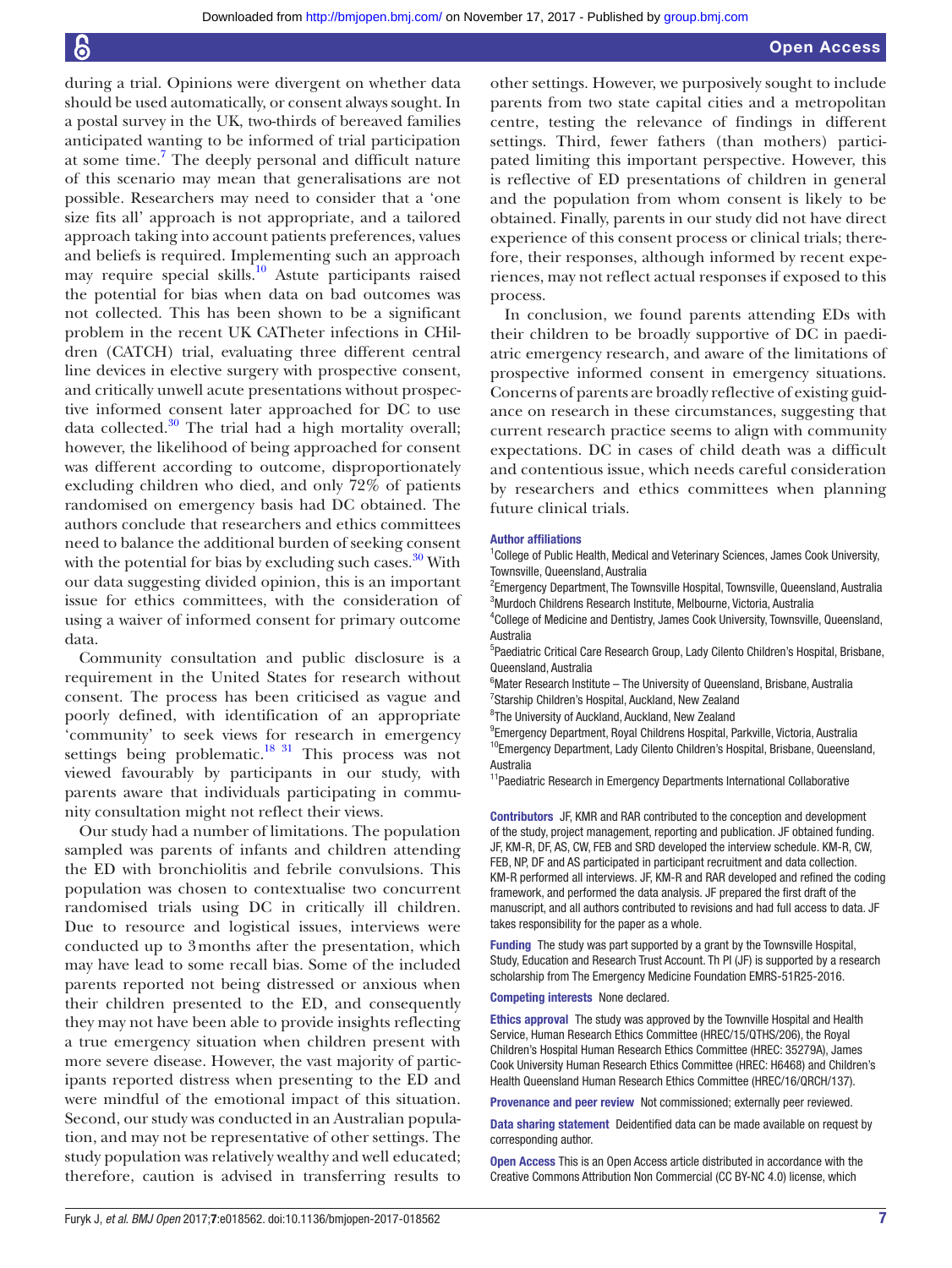### Open Access

permits others to distribute, remix, adapt, build upon this work non-commercially, and license their derivative works on different terms, provided the original work is properly cited and the use is non-commercial. See: [http://creativecommons.org/](http://creativecommons.org/licenses/by-nc/4.0/) [licenses/by-nc/4.0/](http://creativecommons.org/licenses/by-nc/4.0/)

© Article author(s) (or their employer(s) unless otherwise stated in the text of the article) 2017. All rights reserved. No commercial use is permitted unless otherwise expressly granted.

### **REFERENCES**

- <span id="page-7-0"></span>1. Brierley J, Larcher V. Emergency research in children: options for ethical recruitment. *[J Med Ethics](http://dx.doi.org/10.1136/jme.2010.040667)* 2011;37:429–32.
- <span id="page-7-1"></span>2. U.S. Department of Health and Human Services: Food and Drug Administration. Exception from informed consent requirements for Emergency Research; guidance for Institutional Review Boards, Clinical Investigators, and Sponsors, 2013. cited May 2017. [https://](https://http://www.fda.gov/downloads/regulatoryinformation/guidances/ucm249673.pdf) [http://www.fda.gov/downloads/regulatoryinformation/guidances/u](https://http://www.fda.gov/downloads/regulatoryinformation/guidances/ucm249673.pdf) [cm249673.pdf](https://http://www.fda.gov/downloads/regulatoryinformation/guidances/ucm249673.pdf).
- 3. Biros MH. Research without consent: exception from and waiver of informed consent in resuscitation research. *[Sci Eng Ethics](http://dx.doi.org/10.1007/s11948-007-9020-y)* 2007;13:361–9.
- <span id="page-7-11"></span>4. NHMRC. National Statement on Ethical Conduct in Human Research. NHaMR C, ed: Australian Govenrment, 2007.
- 5. World Medical Association. World Medical Association Declaration of Helsinki: ethical principles for medical research involving human subjects. *[JAMA](http://dx.doi.org/10.1001/jama.2013.281053)* 2013;310:2191–4.
- <span id="page-7-3"></span>6. Woolfall K, Frith L, Gamble C, *et al*. How parents and practitioners experience research without prior consent (deferred consent) for emergency research involving children with life threatening conditions: a mixed method study. *[BMJ Open](http://dx.doi.org/10.1136/bmjopen-2015-008522)* 2015;5:e008522.
- <span id="page-7-2"></span>7. Gamble C, Nadel S, Snape D, *et al*. What parents of children who have received emergency care think about deferring consent in randomised trials of emergency treatments: postal survey. *[PLoS One](http://dx.doi.org/10.1371/journal.pone.0035982)* 2012;7:e35982.
- <span id="page-7-12"></span>8. Maitland K, Molyneux S, Boga M, *et al*. Use of deferred consent for severely ill children in a multi-centre phase III trial. *[Trials](http://dx.doi.org/10.1186/1745-6215-12-90)* 2011;12:90.
- <span id="page-7-13"></span>9. Molyneux S, Njue M, Boga M, *et al*. 'The words will pass with the blowing wind': staff and parent views of the deferred consent process, with prior assent, used in an emergency fluids trial in two African hospitals. *[PLoS One](http://dx.doi.org/10.1371/journal.pone.0054894)* 2013;8:e54894.
- <span id="page-7-10"></span>10. Woolfall K, Young B, Frith L, *et al*. Doing challenging research studies in a patient-centred way: a qualitative study to inform a randomised controlled trial in the paediatric emergency care setting. *[BMJ Open](http://dx.doi.org/10.1136/bmjopen-2014-005045)* 2014;4:e005045.
- <span id="page-7-4"></span>11. Bahora M, Sterk CE, Elifson KW. Understanding recreational ecstasy use in the United States: a qualitative inquiry. *[Int J Drug Policy](http://dx.doi.org/10.1016/j.drugpo.2007.10.003)* 2009;20:62–9.
- 12. Vågan A. Medical students' perceptions of identity in communication skills training: a qualitative study. *[Med Educ](http://dx.doi.org/10.1111/j.1365-2923.2008.03278.x)* 2009;43:254–9.
- 13. Birks M, Mills J. *Grounded theory a practical guide*. Second Edition. London EC1Y 1SP: Sage Publications Inc, 2015.
- <span id="page-7-5"></span>14. Tong A, Sainsbury P, Craig J. Consolidated criteria for reporting qualitative research (COREQ): a 32-item checklist for interviews and focus groups. *[Int J Qual Health Care](http://dx.doi.org/10.1093/intqhc/mzm042)* 2007;19:349–57.
- <span id="page-7-6"></span>15. Dalziel SR, Furyk J, Bonisch M, *et al*. A multicentre randomised controlled trial of levetiracetam versus phenytoin for convulsive status epilepticus in children (protocol): Convulsive Status Epilepticus Paediatric Trial (ConSEPT) - a PREDICT study. *[BMC](http://dx.doi.org/10.1186/s12887-017-0887-8)  [Pediatr](http://dx.doi.org/10.1186/s12887-017-0887-8)* 2017;17:152. Accepted for publication.
- <span id="page-7-7"></span>16. Franklin D, Dalziel S, Schlapbach LJ, *et al*. Early high flow nasal cannula therapy in bronchiolitis, a prospective randomised control trial (protocol): A Paediatric Acute Respiratory Intervention Study (PARIS). *[BMC Pediatr](http://dx.doi.org/10.1186/s12887-015-0501-x)* 2015;15:183.
- <span id="page-7-8"></span>17. Patton MQ. *Qualitative research & evaluation methods*. Third Edition ed. London: SAGE Publishing Ltd, 2015.
- <span id="page-7-9"></span>18. Biros MH, Sargent C, Miller K. Community attitudes towards emergency research and exception from informed consent. *[Resuscitation](http://dx.doi.org/10.1016/j.resuscitation.2009.08.019)* 2009;80:1382–.
- 19. Booth MG, Lind A, Read E, *et al*. Public perception of emergency research: a questionnaire. *[Eur J Anaesthesiol](http://dx.doi.org/10.1017/S0265021505001596)* 2005;22:933–7.
- 20. Bulger EM, Schmidt TA, Cook AJ, *et al*. The random dialing survey as a tool for community consultation for research involving the emergency medicine exception from informed consent. *[Ann Emerg](http://dx.doi.org/10.1016/j.annemergmed.2008.07.021)  [Med](http://dx.doi.org/10.1016/j.annemergmed.2008.07.021)* 2009;53:341–50.
- 21. Dickert NW, Mah VA, Baren JM, *et al*. Enrollment in research under exception from informed consent: the Patients' Experiences in Emergency Research (PEER) study. *[Resuscitation](http://dx.doi.org/10.1016/j.resuscitation.2013.04.006)* 2013;84:1416–21.
- 22. Goldstein JN, Espinola JA, Fisher J, *et al*. Public opinion of a stroke clinical trial using exception from informed consent. *[Int J Emerg Med](http://dx.doi.org/10.1007/s12245-010-0244-2)* 2010;3:385–9.
- 23. Kämäräinen A, Silfvast T, Saarinen S, *et al*. Conduct of emergency research in patients unable to give consent-experiences and perceptions of patients, their consent providing next of kin, and treating physicians following a prehospital resuscitation trial. *[Resuscitation](http://dx.doi.org/10.1016/j.resuscitation.2011.07.018)* 2012;83:81–5.
- <span id="page-7-14"></span>24. Morris MC, Nadkarni VM, Ward FR, *et al*. Exception from informed consent for pediatric resuscitation research: community consultation for a trial of brain cooling after in-hospital cardiac arrest. *[Pediatrics](http://dx.doi.org/10.1542/peds.2004-0482)* 2004;114:776–81.
- Sims CA, Isserman JA, Holena D, et al. Exception from informed consent for emergency research: consulting the trauma community. *[J](http://dx.doi.org/10.1097/TA.0b013e318278908a)  [Trauma Acute Care Surg](http://dx.doi.org/10.1097/TA.0b013e318278908a)* 2013;74:157–65. discussion 65-6.
- 26. Declaration of Helsinki: World Medical Association. 2013 [cited Jan 12 2017]. Available from: [http://www.wma.net/en/20activities/](http://www.wma.net/en/20activities/10ethics/10helsinki/) [10ethics/10helsinki/.](http://www.wma.net/en/20activities/10ethics/10helsinki/)
- 27. Maitland K, Kiguli S, Opoka RO, *et al*. Mortality after fluid bolus in African children with severe infection. *[N Engl J Med](http://dx.doi.org/10.1056/NEJMoa1101549)* 2011;364:2483–95.
- <span id="page-7-15"></span>28. Appelbaum PS. Clarifying the ethics of clinical research: a path toward avoiding the therapeutic misconception. *[Am J Bioeth](http://dx.doi.org/10.1162/152651602317533596)* 2002;2:22–3.
- 29. Morrow BM, Argent AC, Kling S. Informed consent in paediatric critical care research-a South African perspective. *[BMC Med Ethics](http://dx.doi.org/10.1186/s12910-015-0052-6)* 2015;16:62.
- <span id="page-7-16"></span>30. Harron K, Woolfall K, Dwan K, *et al*. Deferred consent for randomized controlled trials in emergency care settings. *[Pediatrics](http://dx.doi.org/10.1542/peds.2015-0512)* 2015;136:e13 16–e1322.
- 31. Salzman JG, Frascone RJ, Godding BK, *et al*. Implementing emergency research requiring exception from informed consent, community consultation, and public disclosure. *[Ann Emerg Med](http://dx.doi.org/10.1016/j.annemergmed.2006.10.013)* 2007;50:448–55.